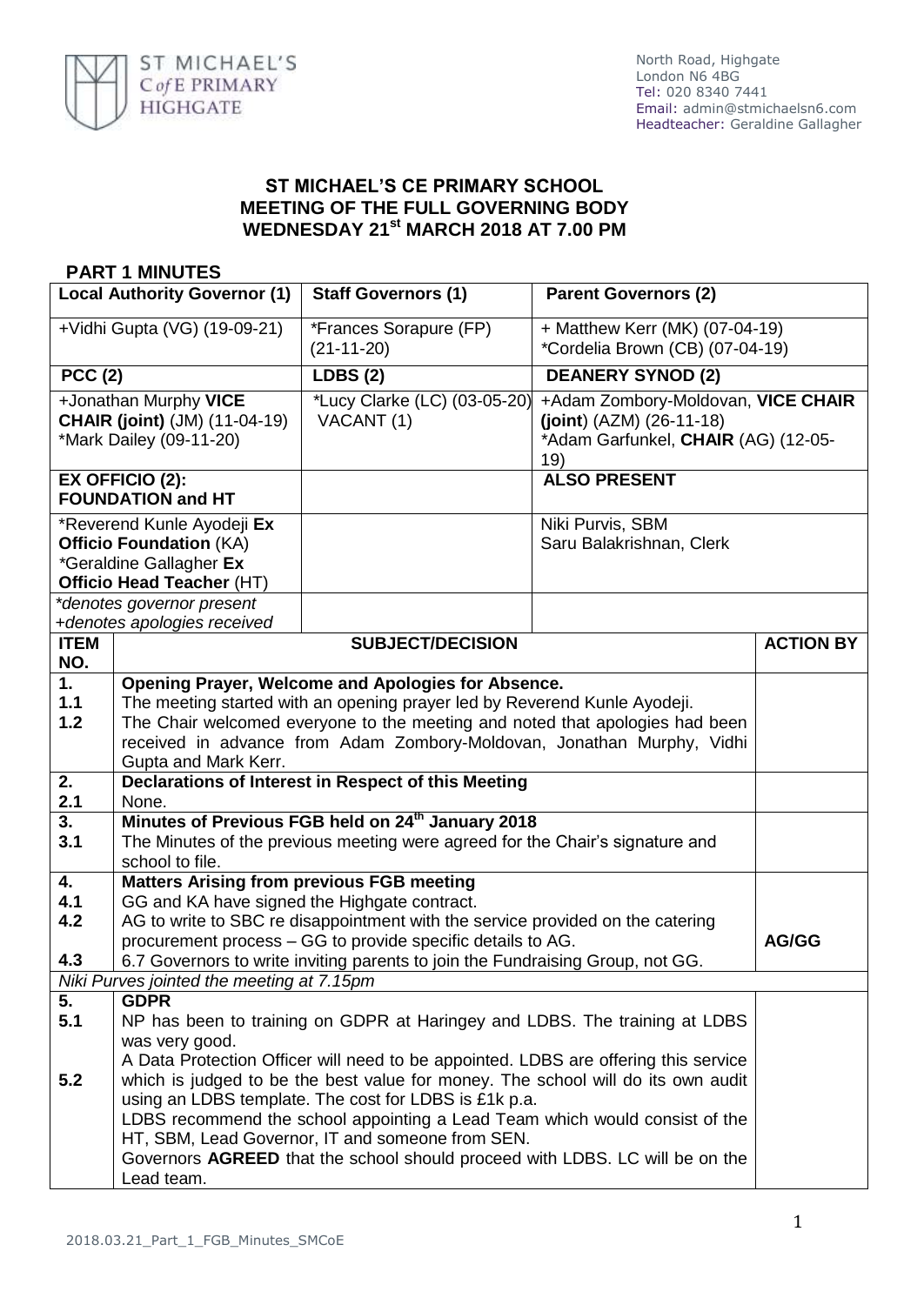

North Road, Highgate London N6 4BG Tel: 020 8340 7441 Email: [admin@stmichaelsn6.com](mailto:admin@stmichaelsn6.com) Headteacher: Geraldine Gallagher

| 6.   | <b>Policy for review - Finance</b>                                                                                                                                         |              |
|------|----------------------------------------------------------------------------------------------------------------------------------------------------------------------------|--------------|
| 6.1  | There are minor amendments to the policy which was AGREED by Governors.                                                                                                    |              |
| 7.   | <b>SFVS</b>                                                                                                                                                                |              |
| 7.1  | Governors AGREED the SFVS subject to the following amendments, correct Vidhi                                                                                               |              |
|      | Gupta's name, change the five-year projection to a three-year projection.                                                                                                  |              |
|      | ACTION.                                                                                                                                                                    | <b>SBM</b>   |
| 8.   | <b>Budget</b>                                                                                                                                                              |              |
| 8.1  | MD spent time at the school this morning discussing the budget.                                                                                                            |              |
|      | NP advised that the school has closed the year end as Haringey brought the date                                                                                            |              |
|      | forward from 31 March to 16 March. The final accounts need to be submitted this                                                                                            |              |
|      | Friday, 23 March.                                                                                                                                                          |              |
| 8.2  | From an initial assessment of the accounts NP estimated £30k surplus which is                                                                                              |              |
|      | good news as the predicted surplus was £20k.                                                                                                                               |              |
| 8.3  | A lot of the income streams were at variance with predicted levels such as the                                                                                             |              |
|      | nursery because the school did not know how many would sign up for the                                                                                                     |              |
|      | provision. The Nursery has proved very popular.                                                                                                                            |              |
| 8.4  | There have been a few overspends which have been mostly on agency staff.                                                                                                   |              |
| 8.5  | A benchmarking paper was circulated at the meeting which shows that the school                                                                                             |              |
|      | is providing good value for money: spending less than similar schools and                                                                                                  |              |
|      | performing above average in all areas except Writing.                                                                                                                      |              |
| 8.6  | The proposed staffing profile for 2018-19 will cost more than it did in 2017-18                                                                                            |              |
|      | because we are going to employ more TAs than apprentices. On reflection,                                                                                                   |              |
|      | apprentices have been good for the school and budget but their recruitment                                                                                                 |              |
|      | requires a large time investment and they need a lot of support particularly when                                                                                          |              |
|      | they start. They are also only with us for one year. So to form more stability in the                                                                                      |              |
|      | classroom and across the school, we will employ more TAs, who generally stay                                                                                               |              |
|      | longer with the school.                                                                                                                                                    |              |
| 8.7  | The draft budget for 2018-19 means that the school would break even with no                                                                                                |              |
|      | contingency.                                                                                                                                                               |              |
| 8.8  | As there will be no more funding from central Government the neds to consider                                                                                              |              |
|      | where a contingency will come from each year, which is either:                                                                                                             |              |
|      | extra income, or<br>$\bullet$                                                                                                                                              |              |
| 8.9  | reserves.                                                                                                                                                                  |              |
|      | Additional spending on TAs would be a good use of money as it improves learning.                                                                                           |              |
|      | This model would improve attainment and morale.                                                                                                                            |              |
|      | Governors <b>asked</b> about the proposed support staff costs per pupil of £1,038 which<br>is 20% more than schools like us. GG advised that the benchmarking is two years |              |
|      | older than our new budget, which includes the salary increase of 3%. And our pupil                                                                                         |              |
|      | profile has changed with an increased number of pupils with no English and                                                                                                 |              |
|      | increased numbers with additional needs.                                                                                                                                   |              |
| 8.10 | A separate discussion would be had about using surplus if and when needed.                                                                                                 |              |
|      | Governors <b>asked</b> if the school is confident that it can recruit good TAs. Yes, the                                                                                   |              |
|      | school has identified the profile for finding good TAs and has been successful to                                                                                          |              |
| 8.11 | date. They can train for HLTA here and they have very good working conditions                                                                                              |              |
|      | leading to retention.                                                                                                                                                      |              |
|      | Governors AGREED the proposal which should be kept under review.                                                                                                           |              |
|      | HT to provide a report to Governors on recruitment at the September meeting.                                                                                               | <b>Clerk</b> |
|      | <b>ACTION</b>                                                                                                                                                              | Agenda       |
|      |                                                                                                                                                                            | HТ           |
|      | NP left the meeting at 8.25pm                                                                                                                                              |              |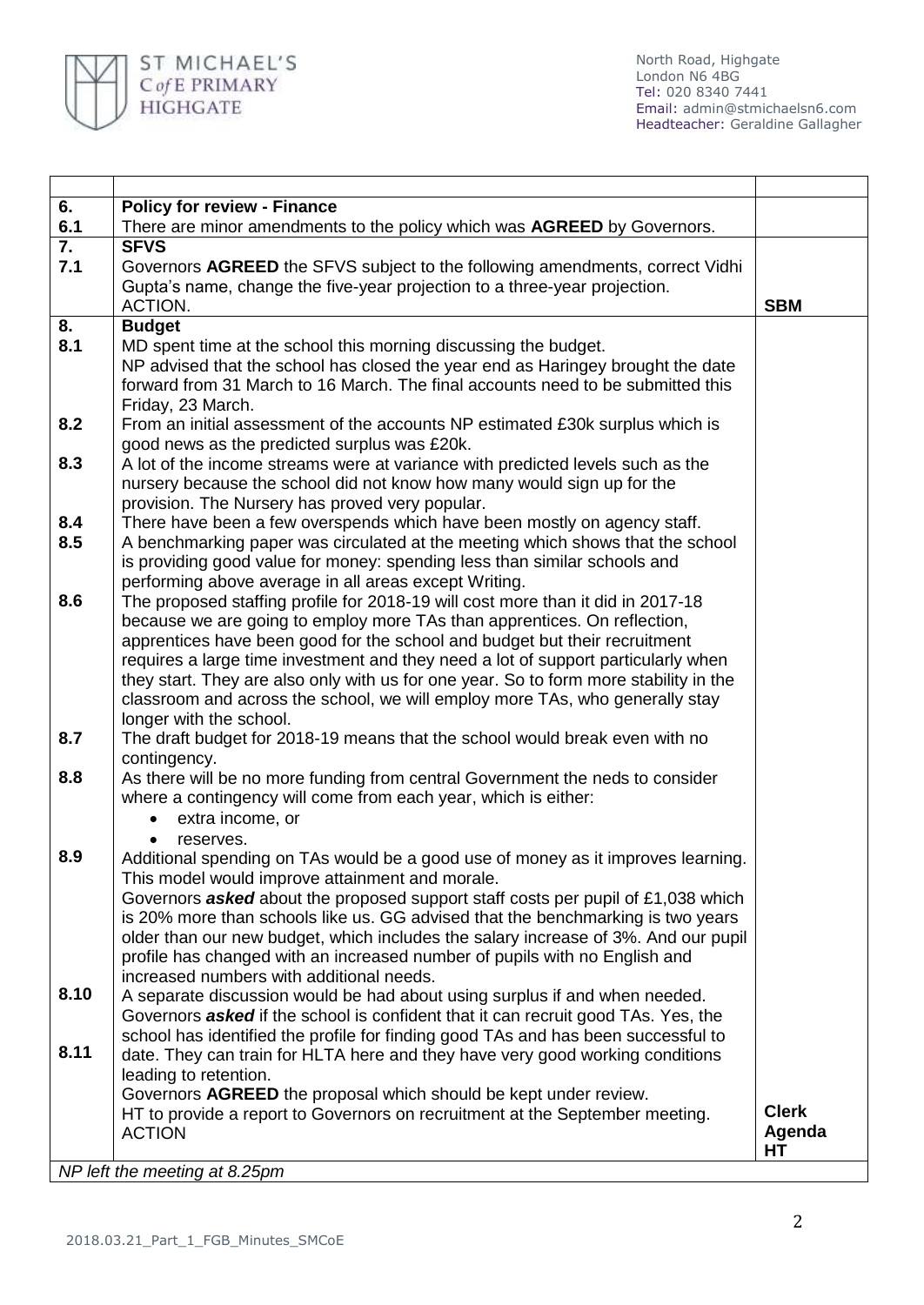

North Road, Highgate London N6 4BG Tel: 020 8340 7441 Email: [admin@stmichaelsn6.com](mailto:admin@stmichaelsn6.com) Headteacher: Geraldine Gallagher

| 9.           | <b>Fundraising</b>                                                                                                                                                   |                  |
|--------------|----------------------------------------------------------------------------------------------------------------------------------------------------------------------|------------------|
| 9.1          | MD circulated two papers at the meeting, the communications strategy which was                                                                                       |                  |
|              | worked on by Abby Samuel and a paper giving recommendations to apply for the                                                                                         |                  |
|              | Garfield Weston Anniversary Fund which was worked on by Rob Bahns who has                                                                                            |                  |
|              | given apologies for tonight's meeting. The deadline for applying for this fund is                                                                                    |                  |
|              | June and Governors AGREED that this should be applied for next year and that if                                                                                      |                  |
|              | the bid was successful the money could be used for improving classrooms. The                                                                                         | <b>Governors</b> |
|              | Governors Fund could invest in someone to write the grant application and this                                                                                       | <b>Fund</b>      |
|              | should be considered further at the Governors Fund meeting. ACTION                                                                                                   | Agenda           |
| 9.2          | Governors asked about the positioning section in the paper which should be used                                                                                      |                  |
|              | for communications with parents. Governors AGREED that the Fundraising Group                                                                                         |                  |
|              | needs two more people and that applicants will be interviewed.                                                                                                       |                  |
| 9.3          | MD to email the two papers circulated at this meeting to the Clerk to circulate to                                                                                   |                  |
|              | Governors not present at today's meeting. ACTION                                                                                                                     | <b>MD/Clerk</b>  |
| 9.4          | Governors gave thanks to RB and AS for their work on the Fundraising Group.                                                                                          |                  |
| 10.          | <b>SEND</b>                                                                                                                                                          |                  |
| 10.1         | Papers were circulated in advance.                                                                                                                                   |                  |
| 10.2         | CB advised that the article from NASENT is useful and sets out clearly what                                                                                          |                  |
|              | Governors need to know on SEND.                                                                                                                                      |                  |
| 10.3         | CB met with Linda Kennedy and they picked six key questions.                                                                                                         |                  |
| 10.4         | Governors to keep these papers for information and refer to them when needed.                                                                                        |                  |
|              | The other papers circulated in advance were for information particularly for new                                                                                     |                  |
|              | Governors.                                                                                                                                                           |                  |
| 10.5         | CB commended LK's work and the Governors gave thanks to CB and LK for                                                                                                |                  |
| 10.6         | preparing these papers.                                                                                                                                              |                  |
| 11.          | <b>Governors Self Evaluation Report</b>                                                                                                                              |                  |
| 11.1         | LC spoke to the report which was circulated in advance of the meeting.                                                                                               |                  |
| 11.2         | Part 1 covers routine Governance and Part 2 covers structural changes which                                                                                          |                  |
|              | should be discussed outside of this meeting.                                                                                                                         |                  |
| 11.3         | Governors noted the improvements that need to be made.                                                                                                               |                  |
| 11.4         | AG to consider how performance reviews should be conducted. It will be a light                                                                                       | <b>Chair</b>     |
|              | touch approach and may be done through a short questionnaire. ACTION.                                                                                                |                  |
| 11.5<br>11.6 | Governors raised the Premises key man risk and this is referred to in the report.<br>The Strategic Working Group to discuss the strategic part of the report. ACTION | <b>SWG</b>       |
| 11.7         | Governors gave thanks to LC for her work on this useful paper.                                                                                                       |                  |
| 12.          | <b>Headteacher's Verbal Report</b>                                                                                                                                   |                  |
| 12.1         | The school had a SIAMS inspection which went very well, it was good to celebrate                                                                                     |                  |
|              | the contributions from all staff towards this achievement. The report arrived today                                                                                  |                  |
|              | and GG will circulate to Governors. ACTION                                                                                                                           |                  |
| 12.2         | The school will be having a STEM week this term.                                                                                                                     |                  |
| 12.3         | As part of our NLC Muswell Primary will review our school next week. GG and FS                                                                                       |                  |
|              | will review St James on 25/4/18.                                                                                                                                     | GG               |
| 12.4         | GG met with the person from the Wellbeing programme who will be conducting the                                                                                       |                  |
|              | first survey on 8 May with a view to commencing the programme in September.                                                                                          |                  |
| 12.5         | Four pupils are on EHCPs. One is going to Panel on Thursday and two                                                                                                  |                  |
|              | applications are in progress.                                                                                                                                        |                  |
| 12.6         | The school managed to keep open during the recent snow days- Thank you to all                                                                                        |                  |
| 12.7         | staff for enabling us to do so.                                                                                                                                      |                  |
| 12.8         | GG went to Highgate to look at their 10-year premises plan.                                                                                                          |                  |
|              | We have had Parents Evening and a successful Pantomime. On the last day of                                                                                           |                  |
|              | term we will have an Easter Parade as we walk to Church for service at 9.30am                                                                                        |                  |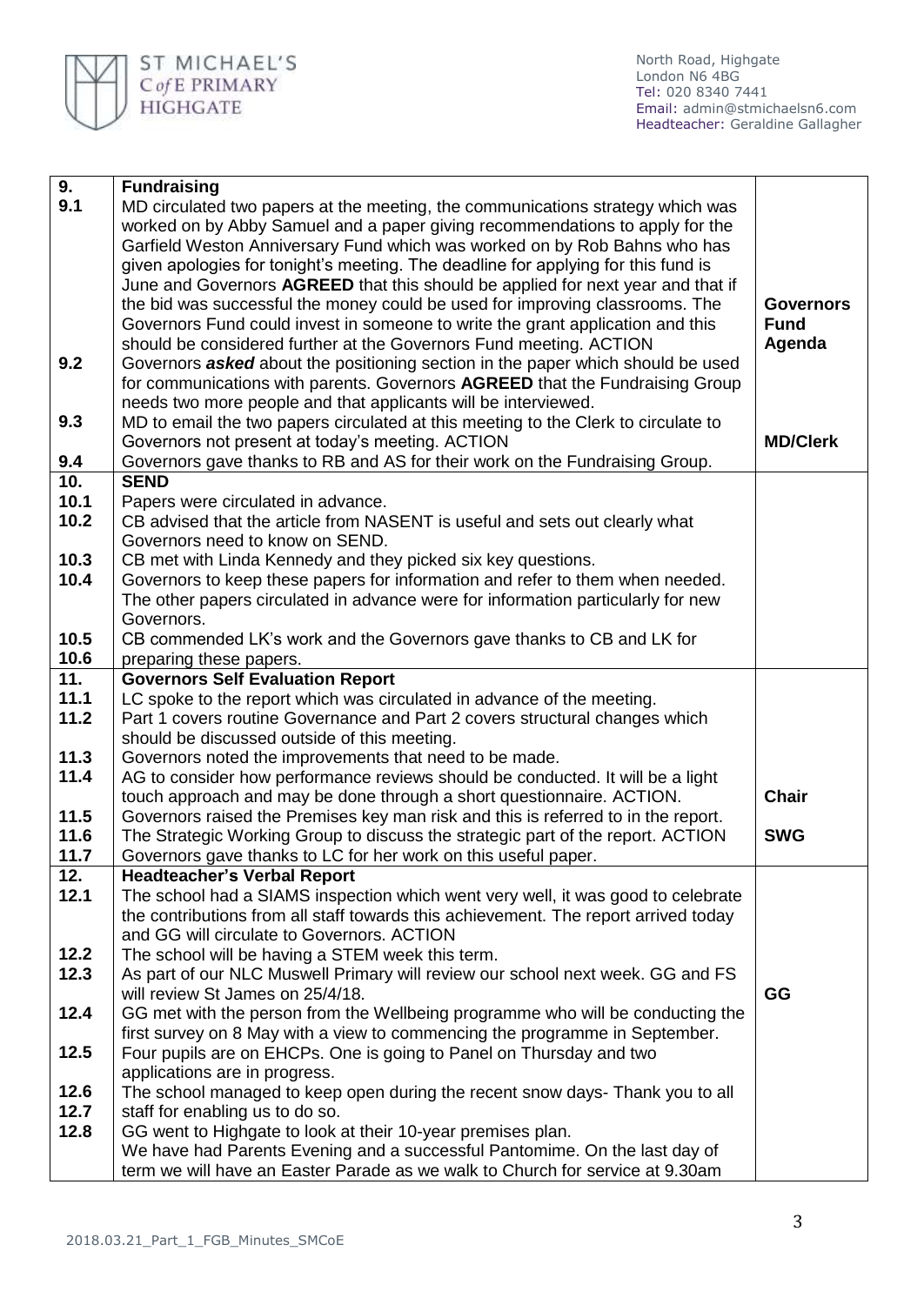

| 12.9  | The Y4 Flatford residential trip is first week of Summer term.                    |  |
|-------|-----------------------------------------------------------------------------------|--|
| 12.10 | An Open Day on a Saturday will be held in early October.                          |  |
| 12.11 | The school will be a polling station this year on 3/5/18.                         |  |
| 12.12 | Governors said they were very appreciative of all the staff for attending and     |  |
|       | keeping the school open during the snow days.                                     |  |
| 13.   | <b>Chair's Verbal Report</b>                                                      |  |
| 13.1  | AG asked for another Governor to attend the mid-year HT performance review        |  |
|       | which CB will do along with AG, LC and AZM.                                       |  |
| 13.2  | AG met Hannah in the office re making changes to SCOPAY. The aim is to make       |  |
|       | payments easier for parents.                                                      |  |
| 13.3  | Hannah will circulate a note about the Governors' fund.                           |  |
| 13.4  | AG declared an interest in the Highgate 10-year premises plan as he is a resident |  |
|       | within the boundary of the plan and is part of a residents group.                 |  |
| 14.   | <b>Governors Visits, Development and Training</b>                                 |  |
| 14.1  | AG visits weekly.                                                                 |  |
| 14.2  | KA and AG attended Parents Evening                                                |  |
| 14.3  | CB spent time with Linda Kennedy.                                                 |  |
| 14.4  | MD was at the school today.                                                       |  |
| 15.   | <b>Any Other Business</b>                                                         |  |
| 15.1  | None.                                                                             |  |
| 15.   | Date of Next FGB Meeting                                                          |  |
| 15.1  | Wednesday, 16 May 2018 at 7.00pm.                                                 |  |

There being no further Part 1 business, the meeting closed at 9.10pm. The Chair thanked everyone for their attendance.

Signed (Chair)………………………………………………….Date ……………………………………..

## **List of agreed Actions**

| Item No. | <b>Agreed Action</b>                                                                                            | By whom                                 |
|----------|-----------------------------------------------------------------------------------------------------------------|-----------------------------------------|
| 4.2      | GG to provide details to AG on the SBC procurement process for<br>catering so AG can write to them.             | GG AG                                   |
| 7.1      | Make amendments to the SFVS                                                                                     | <b>SBM</b>                              |
| 8.11     | HT to provide a report to Governors on recruitment at the September<br>FGB meeting.                             | GG<br>Clerk Agenda                      |
| 9.1      | Agenda item Governors Fund Meeting - consider investing in<br>someone to write grant applications.              | <b>Governors Fund Meeting</b><br>Agenda |
| 9.3      | MD to email Clerk the two papers on Fundraising for circulation to<br>Governors not present at today's meeting. | MD, Clerk                               |
| 11.4     | AG to consider how Governors' performance reviews are conducted.                                                | AG                                      |
| 11.6     | Strategic Working Group to discuss the strategic part of the self-<br>evaluation report.                        | SWG Agenda                              |
| 12.1     | GG to circulate the SIAMS inspection report to Governors.                                                       | GG                                      |